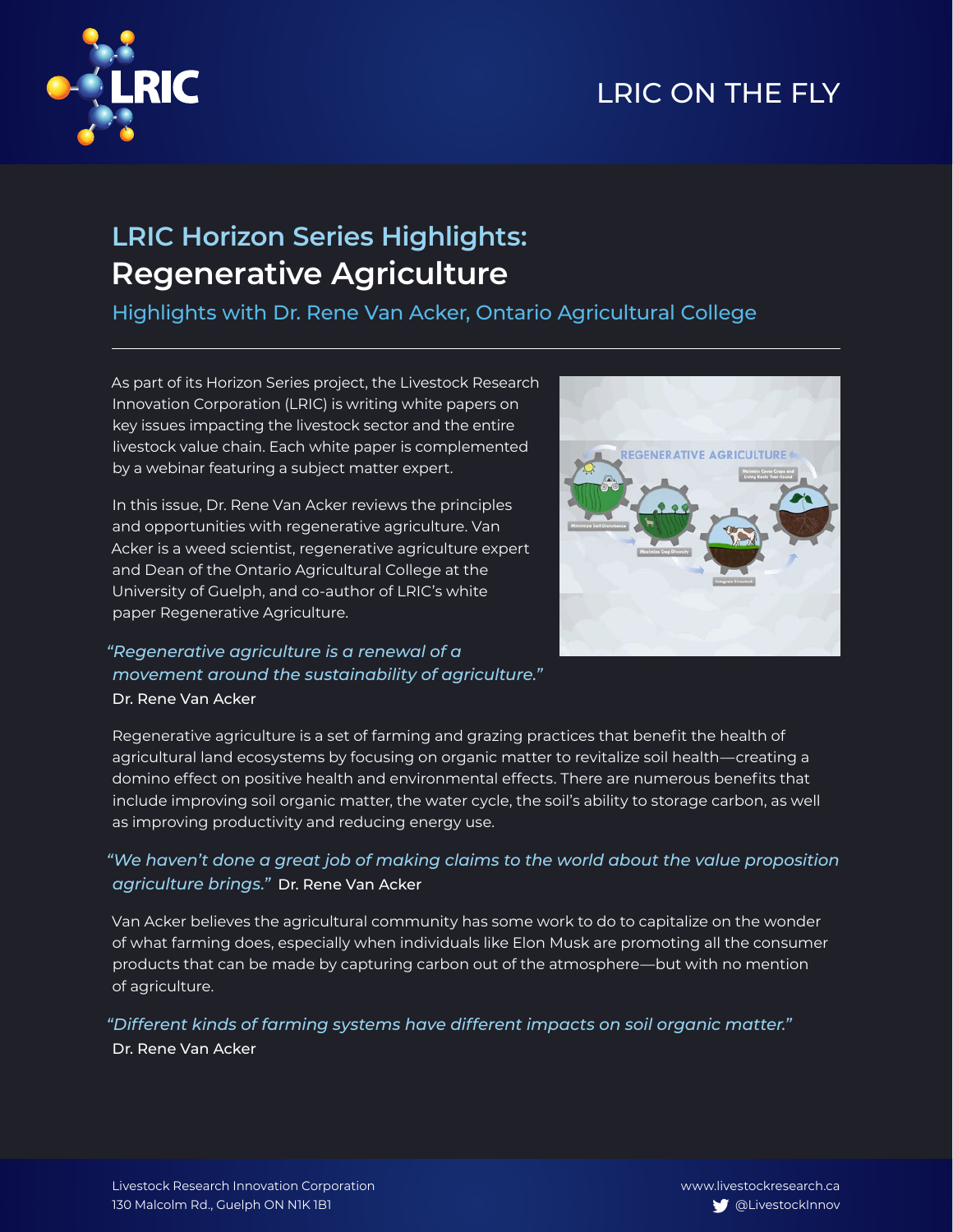## LRIC ON THE FLY



Soil organic matter is a metric for healthy soils, an indicator of captured carbon and part of regenerative agriculture. Cropping systems that include forages (hay and grass used to feed livestock) have 1% more organic matter on average across Ontario. Van Acker stresses the importance of this type of data because only some farms are using forage, typically livestock farms. And forages like alfalfa are deep-rooted perennials that sequester carbon and fix nitrogen from the atmosphere.

#### *"Patience and soil health are key factors in regenerative agriculture."* Dr. Rene Van Acker

The first step for regenerative agriculture is refocusing on the land used for raising livestock. We need to deliberately think about soil health as a primary goal on the farm and we know ways to measure soil health. Practices like rotational grazing and reduced/no-till cropping can take years before benefits like improved soil organic matter is realized.

#### *"There are six core principles of regenerative agriculture."* Dr Rene Van Acker



### *"Regenerative agriculture is about changing and evolving the farm system, and it's another opportunity for farmers and farm organizations to lead."* Dr. Rene Van Acker

Regenerative agriculture is a movement that is emphasizing soil health and the relevance to the carbon cycle and climate change. Van Acker reminds us that we know the fundamentals of why this is the right approach for agriculture, and the key is to take action to adapt regenerative